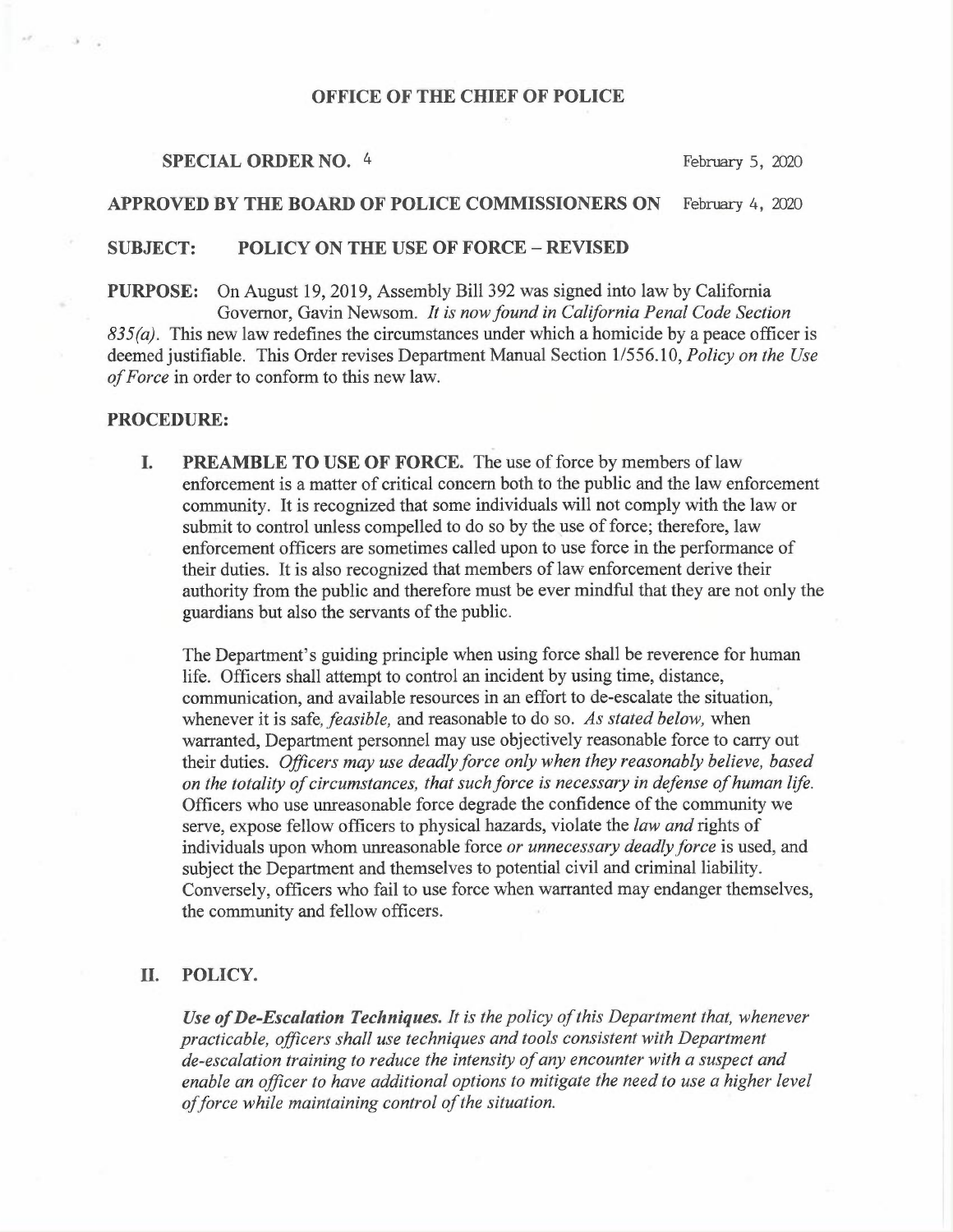Use of Force  $-Non$ -Deadly. It is the policy of this Department that personnel may use only that force which is "objectively reasonable" to:

- Defend themselves;
- Defend others:
- Effect an arrest or detention;
- Prevent escape; or,
- Overcome resistance.

Factors Used To Determine Objective Reasonableness. The Department examines reasonableness using *Graham v. Connor* and the articulated facts from the perspective of a Los Angeles Police Officer with similar training and experience, in the same situation, based on the totality of the circumstances.

In determining the appropriate level of force, officers shall evaluate each situation in light of facts and circumstances of each particular case. Those factors may include, but are not limited to:

- The feasibility of using de-escalation tactics;
- The seriousness of the crime or suspected offense;
- The level of threat or resistance presented by the subject;
- Whether the subject was posing an immediate threat to officers or a danger to the community;
- The potential for injury to citizens, officers or subjects;
- The risk or apparent attempt by the subject to escape;
- The conduct of the subject being confronted (as reasonably perceived by the officer at the time);
- The amount of time and any changing circumstances during which the officer had to determine the type and amount of force that appeared to be reasonable;
- The availability of other resources;
- The training and experience of the officer;
- The proximity or access of weapons to the subject;
- Officer versus subject factors such as age, size, relative strength, skill level, injury/exhaustion and number of officers versus subjects; and,
- The environmental factors and/or other exigent circumstances.

Use of Force – Deadly. It is the policy of this Department that *officers shall use* deadly force upon another person only when the officer reasonably believes, based on the totality of circumstances, that such force is necessary for either of the following reasons:

- $\bullet$  To defend against an imminent threat of death or serious bodily injury to the officer or to another person; or
- To apprehend a fleeing person for any felony that threatened or resulted in death or serious bodily injury, if the officer reasonably believes that the person will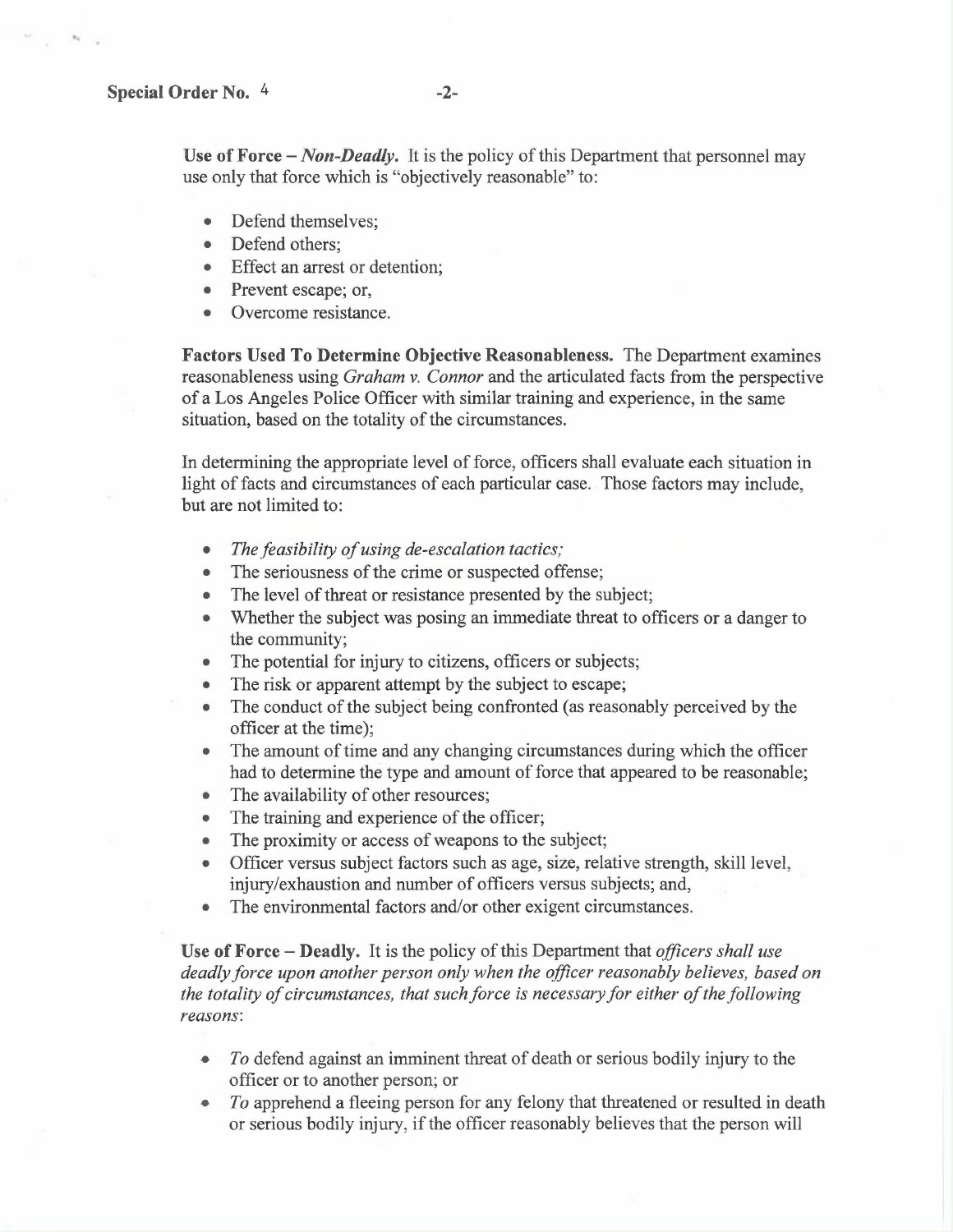cause death or serious bodily injury to another unless immediately apprehended. Where feasible, a peace officer shall, prior to the use of force, make reasonable efforts to identify themselves as a peace officer and to warn that deadly force may be used, unless the officer has objectively reasonable grounds to believe the person is aware of those facts.

In determining whether deadly force is necessary, officers shall evaluate each situation in light of the particular circumstances of each case and shall use other available resources and techniques if reasonably safe and feasible.

Note: Because the application of deadly force is limited to the above scenarios, an officer shall not use deadly force against a person based on the danger that person poses to themselves, if an objectively reasonable officer would believe the person does not pose an imminent threat of death or serious bodily injury to the officer or another person.

The Department's Evaluation of Deadly Force. The Department will analyze an officer's use of deadly force by evaluating the totality of the circumstances of each case consistent with the California Penal Code Section 835(a), as well as the factors articulated in Graham v. Connor.

Warning Shots. It is the policy of this Department that warning shots shall only be used in exceptional circumstances where it might reasonably be expected to avoid the need to use deadly force. Generally, warning shots shall be directed in a manner that minimizes the risk of injury to innocent persons, ricochet dangers and property damage.

Shooting At or From Moving Vehicles. It is the policy of this Department that firearms shall not be discharged at a moving vehicle unless a person in the vehicle is immediately threatening the officer or another person with deadly force by means other than the vehicle. The moving vehicle itself shall not presumptively constitute a threat that justifies an officer's use of deadly force. An officer threatened by an oncoming vehicle shall move out of its path instead of discharging a firearm at it or any of its occupants. Firearms shall not be discharged from a moving vehicle, except in exigent circumstances and consistent with this policy in regard to the use of Deadly Force.

Note: It is understood that the policy in regard to discharging a firearm at or from a moving vehicle may not cover every situation that may arise.. In all situations, Department members are expected to act with intelligence and exercise sound judgment, attending to the spirit of this policy. Any deviations from the provisions of this policy shall be examined rigorously on a case by case basis. The involved officer must be able to articulate clearly the reasons for the use of deadly force. Factors that may be considered include whether the officer's life or the lives of others were in immediate peril and there was no reasonable or apparent means of escape.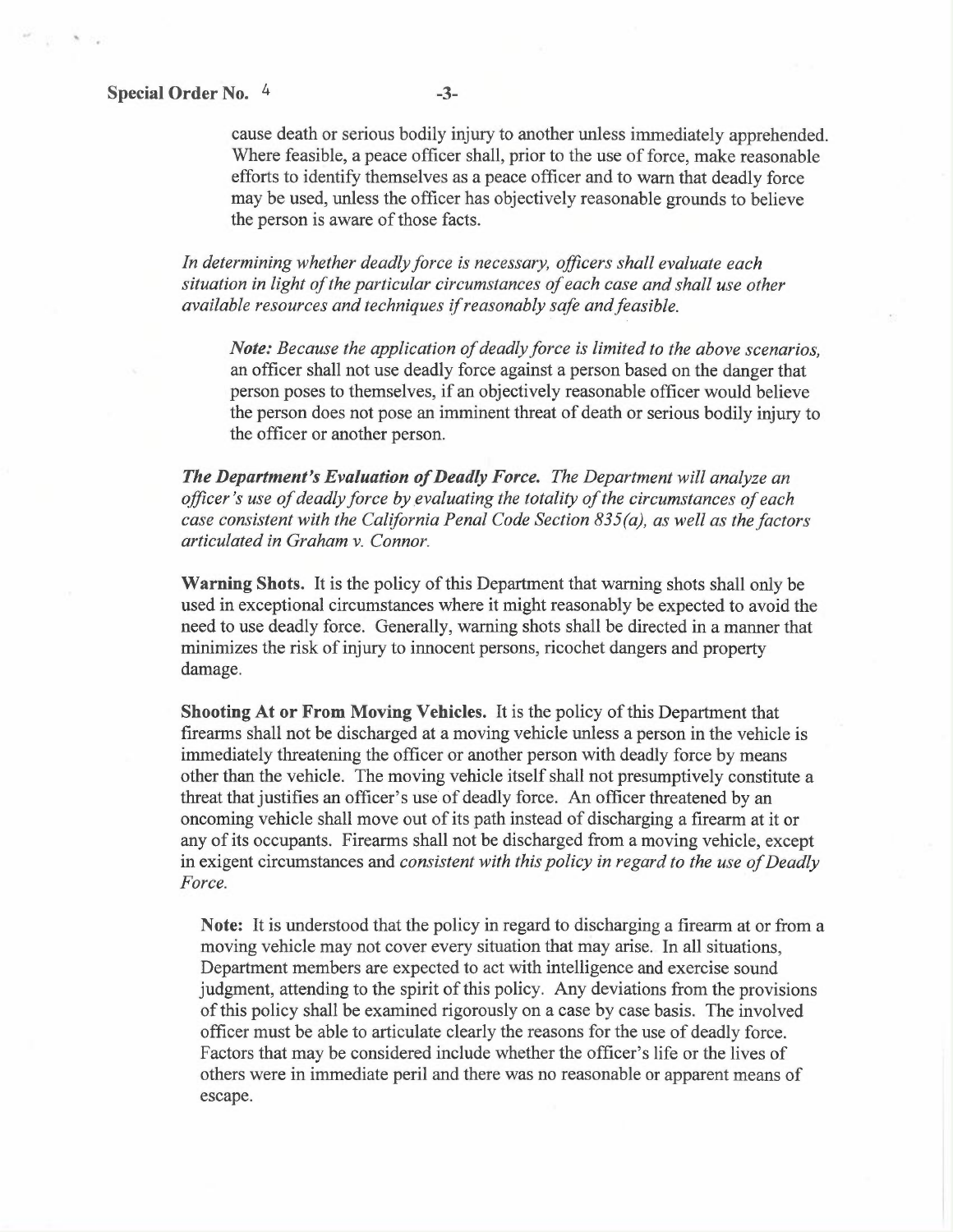#### III. DEFINITIONS

Deadly Force. Deadly Force is defined as that force which creates a substantial risk of causing death or serious bodily injury, including but not limited to, the discharge of a firearm.

Feasible. Feasible means reasonably capable of being done or carried out under the circumstances to successfully achieve the arrest or lawful objective without increasing risk to the officer or another person.

Imminent. Pursuant to California Penal Code Section 835a(e)(2), "[A] threat of death or serious bodily injury is "imminent" when, based on the totality of the circumstances, a reasonable officer in the same situation would believe that a person has the present ability, opportunity, and apparent intent to immediately cause death or serious bodily injury to the peace officer or another person. An imminent harm is not merely a fear of future harm, no matter how great the fear and no matter how great the likelihood of the harm, but is one that, from appearances, must be instantly confronted and addressed."

Objectively Reasonable. The legal standard used to determine the lawfulness of a use of force is based on the Fourth Amendment to the United States Constitution. See Graham v. Connor, 490 U.S. 386 (1989). Graham states, in part, "The reasonableness of a particular use of force must be judged from the perspective of a reasonable officer on the scene, rather than with the 20/20 vision of hindsight. The calculus of reasonableness must embody allowance for the fact that police officers are often forced to make split-second judgments — in circumstances that are tense, uncertain and rapidly evolving – about the amount of force that is necessary in a particular situation. The test of reasonableness is not capable of precise definition or mechanical application."

The force must be reasonable under the circumstances known to or reasonably believed by the officer at the time the force was used. Therefore, the Department examines all uses of force from an objective standard, rather than a subjective standard.

Serious Bodily Injury. Pursuant to California Penal Code Section  $243(f)(4)$ , serious bodily injury includes but is not limited to:

- Loss of consciousness;
- Concussion:
- Bone fracture;
- Protracted loss or impairment of function of any bodily member or organ;
- A wound requiring extensive suturing; and,
- Serious disfigurement.